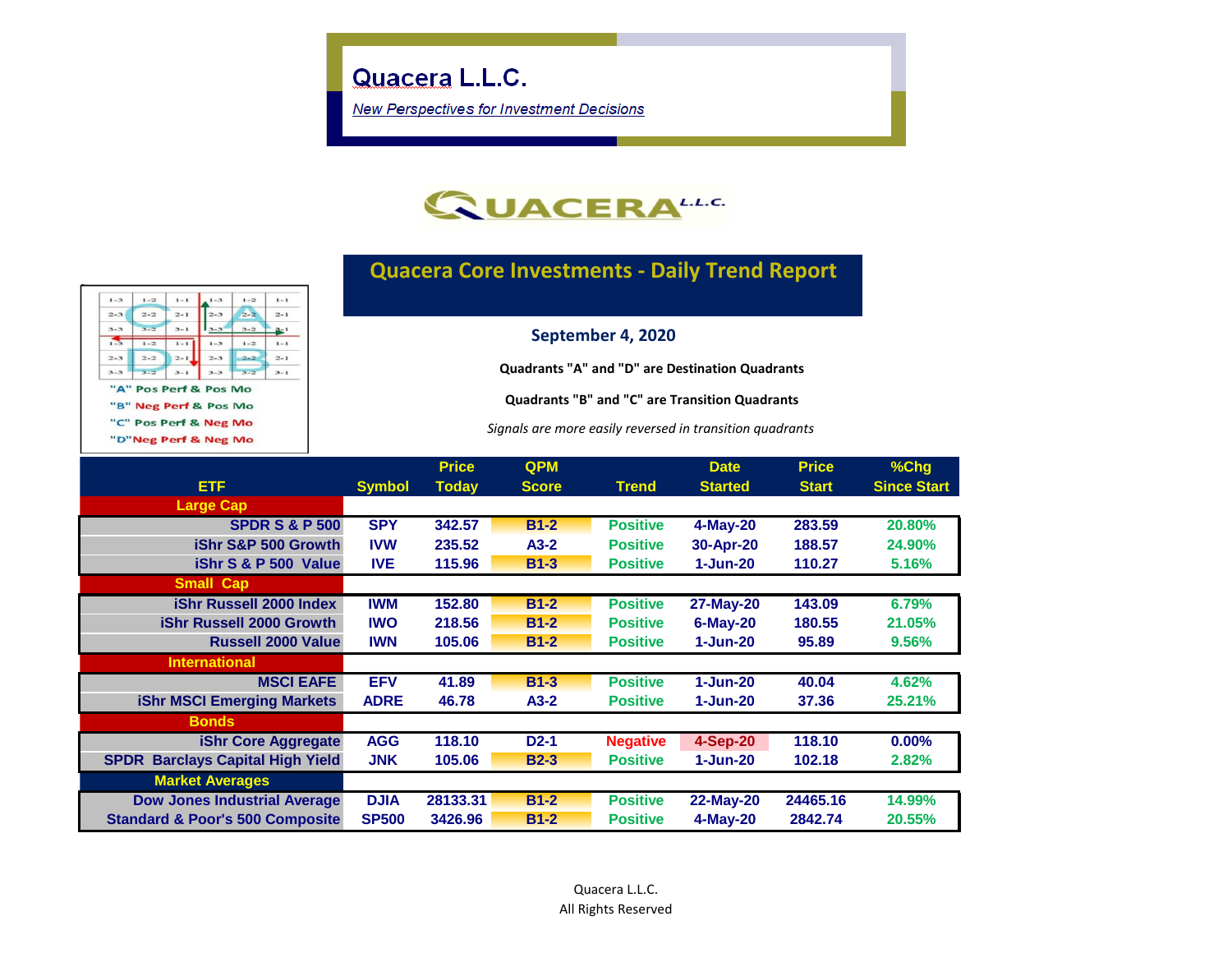

## *Quacera Daily Momentum Summary -Core Portfolio*



**24-Jul 31-Jul 7-Aug 14-Aug 21-Aug 28-Aug 4-Sep**

**24-Jul 31-Jul 7-Aug 14-Aug 21-Aug 28-Aug 4-Sep**

Quacera L.L.C. All Rights Reserved

**24-Jul 31-Jul 7-Aug 14-Aug 21-Aug 28-Aug 4-Sep**